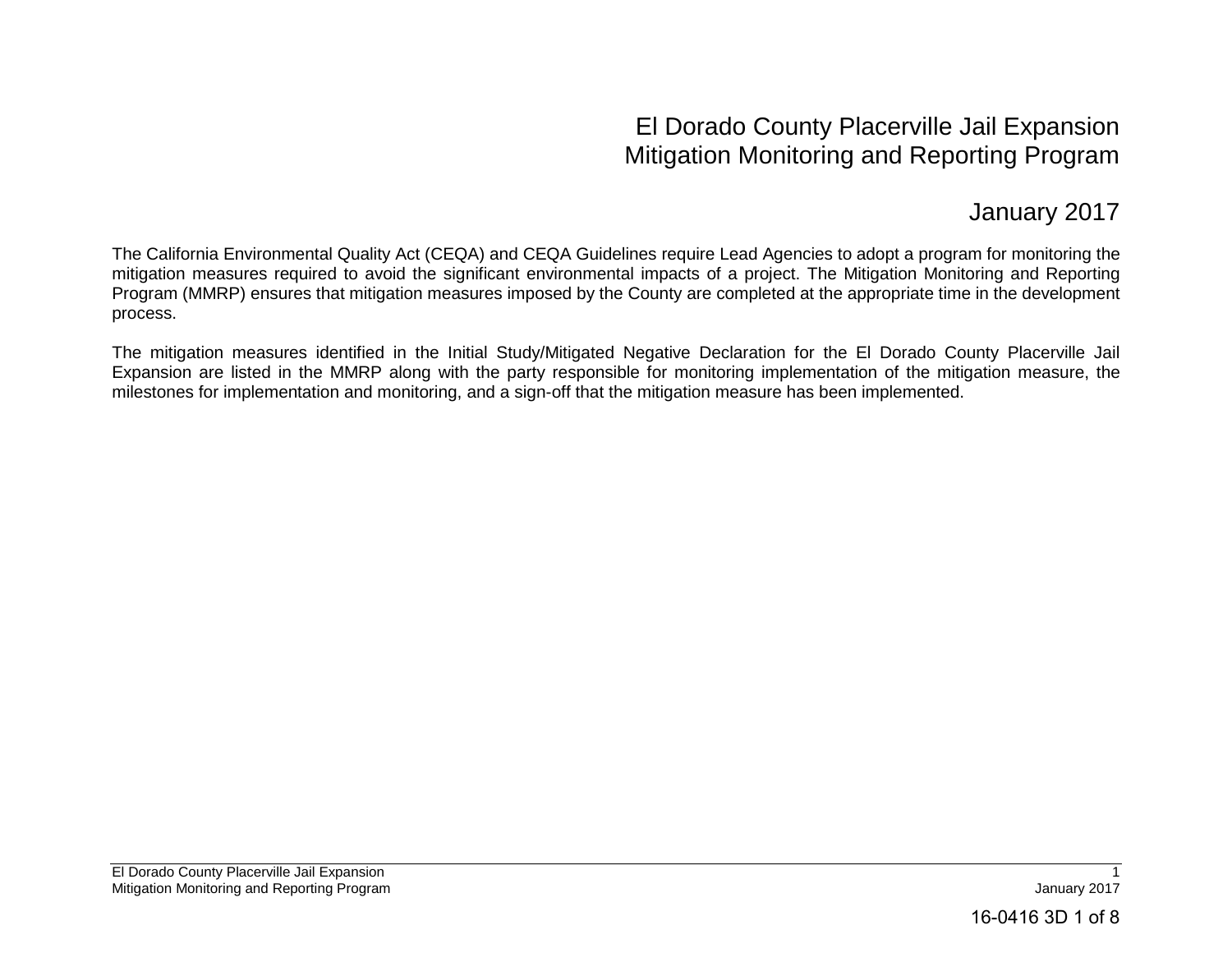|             | MITIGATION MONITORING AND REPORTING PROGRAM<br>EL DORADO COUNTY PLACERVILLE JAIL EXPANSION                                                                                                                                                                                                                                                                                                                                                                                                                                                                                                                                                                                                                                                                                                                                                                                                                                                                                                                                                                                                                                                               |                                                                                                                                                                                                                                                                      |                                                     |          |
|-------------|----------------------------------------------------------------------------------------------------------------------------------------------------------------------------------------------------------------------------------------------------------------------------------------------------------------------------------------------------------------------------------------------------------------------------------------------------------------------------------------------------------------------------------------------------------------------------------------------------------------------------------------------------------------------------------------------------------------------------------------------------------------------------------------------------------------------------------------------------------------------------------------------------------------------------------------------------------------------------------------------------------------------------------------------------------------------------------------------------------------------------------------------------------|----------------------------------------------------------------------------------------------------------------------------------------------------------------------------------------------------------------------------------------------------------------------|-----------------------------------------------------|----------|
|             | <b>Mitigation Measure</b>                                                                                                                                                                                                                                                                                                                                                                                                                                                                                                                                                                                                                                                                                                                                                                                                                                                                                                                                                                                                                                                                                                                                | <b>Implementation Schedule</b>                                                                                                                                                                                                                                       | <b>Monitoring Agency</b>                            | Sign-Off |
| $I-1.$      | Prior to the issuance of a building permit, the Facilities Division<br>shall submit a lighting plan to the El Dorado County Community<br>Development Agency for review and approval. The County shall<br>implement the approved lighting plan. The lighting plan shall<br>comply with the El Dorado County Ordinance Code for lighting,<br>including, but not limited to, the following:                                                                                                                                                                                                                                                                                                                                                                                                                                                                                                                                                                                                                                                                                                                                                                 | Prior to issuance of building<br>permit.                                                                                                                                                                                                                             | El Dorado County<br>Community<br>Development Agency |          |
|             | Lighting plans shall contain, at a minimum, the location and<br>height of all light fixtures, the manufacturer's name and<br>style of light fixture, and specifications for each type of<br>fixture.<br>All outdoor lighting shall be hooded or screened as to direct<br>the source of light downward and focus onto the property<br>from which it originates and shall not negatively impact<br>adjacent properties or directly reflect upon any adjacent<br>residential property.<br>Upward lighting shall be minimized to the greatest extent<br>possible.                                                                                                                                                                                                                                                                                                                                                                                                                                                                                                                                                                                            |                                                                                                                                                                                                                                                                      |                                                     |          |
| $IV-1(a)$ . | Prior to initiation of ground disturbing activities, if construction is<br>expected to occur during the raptor nesting season (February 1 to<br>August 31), a pre-construction raptor survey shall be performed to<br>determine if active raptor nests are present in the trees adjacent to<br>the site. The survey shall be conducted by a qualified biologist not<br>more than ten days prior to the onset of construction activities. If<br>construction activities cease for longer than two weeks, a<br>subsequent pre-construction survey shall be conducted. If active<br>raptor nests are not found on or within 500 feet of the project site,<br>further mitigation is not necessary. In addition, if construction<br>activities are proposed to occur during the non-breeding season<br>(September 1 to January 31), a survey is not required and further<br>studies are not necessary. However, if active raptor nests are<br>found on or within 500 feet of the site, the project applicant shall<br>implement Mitigation Measure IV-1b. The pre-construction raptor<br>survey(s) shall be submitted to the Community Development<br>Agency. | Prior to initiation of ground<br>disturbing activities, if<br>construction would occur<br>during the raptor nesting<br>season (February 1 to August<br>31), conduct a<br>preconstruction nesting<br>survey within 10 days of<br>onset of construction<br>activities. | El Dorado County<br>Community<br>Development Agency |          |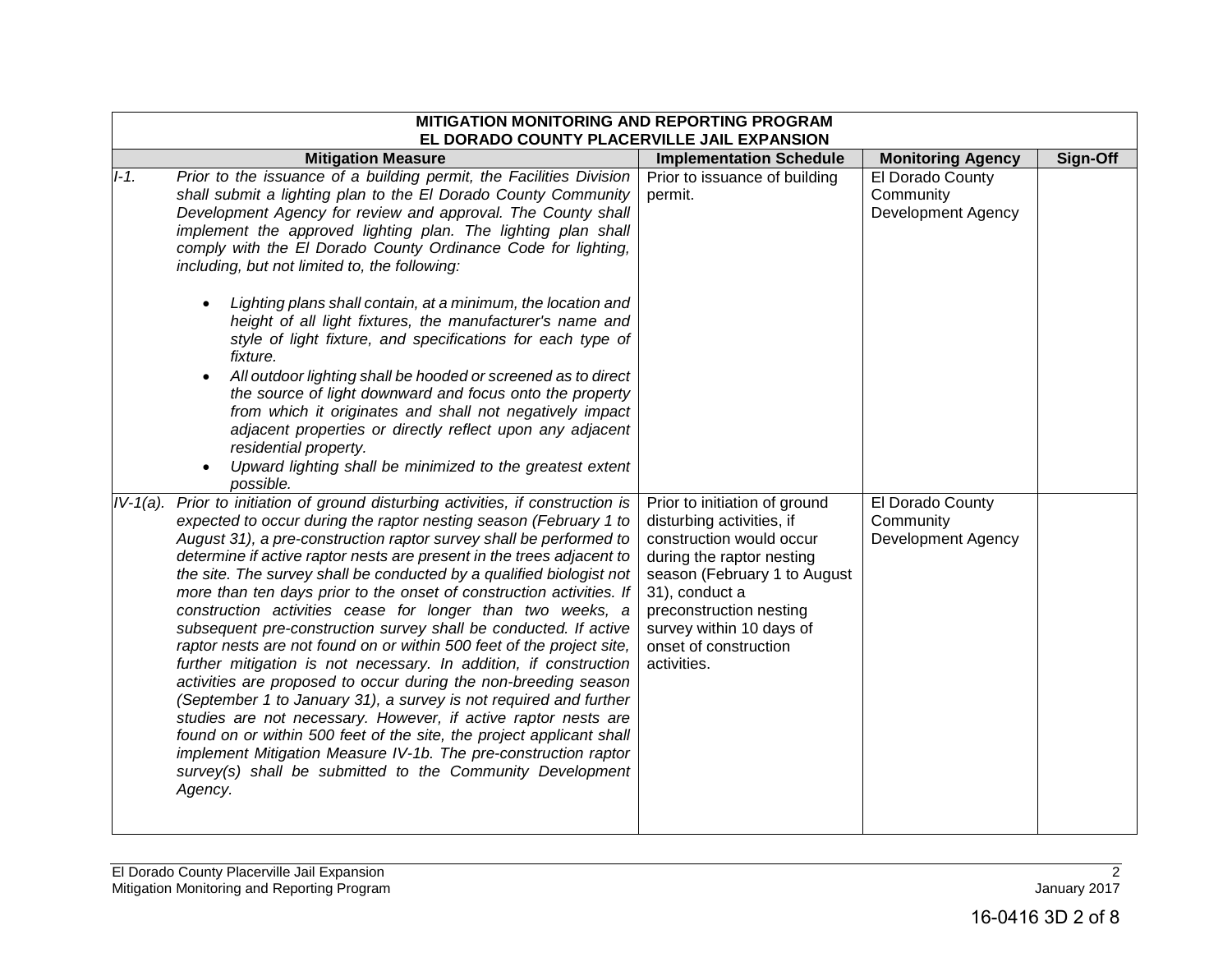|             | MITIGATION MONITORING AND REPORTING PROGRAM<br>EL DORADO COUNTY PLACERVILLE JAIL EXPANSION                                                                                                                                                                                                                                                                                                                                                                                                                                                                                                                                                                                                                                                |                                                                                                                                                                                                                                                                  |                                                            |          |
|-------------|-------------------------------------------------------------------------------------------------------------------------------------------------------------------------------------------------------------------------------------------------------------------------------------------------------------------------------------------------------------------------------------------------------------------------------------------------------------------------------------------------------------------------------------------------------------------------------------------------------------------------------------------------------------------------------------------------------------------------------------------|------------------------------------------------------------------------------------------------------------------------------------------------------------------------------------------------------------------------------------------------------------------|------------------------------------------------------------|----------|
|             | <b>Mitigation Measure</b>                                                                                                                                                                                                                                                                                                                                                                                                                                                                                                                                                                                                                                                                                                                 | <b>Implementation Schedule</b>                                                                                                                                                                                                                                   | <b>Monitoring Agency</b>                                   | Sign-Off |
|             | IV-1(b). During construction, ground disturbing activities shall not occur<br>within 500 feet of the active raptor nest(s) until the young have<br>fledged or until the biologist has determined that the nest is not<br>active any longer. If construction activities cause the nesting bird(s)<br>to vocalize, make defensive flights at intruders, get up from a<br>brooding position, or fly off the nest, then the exclusionary buffer<br>shall be increased, as determined by the qualified biologist, such<br>that activities are far enough from the nest to stop the agitated<br>behavior. The exclusionary buffer shall remain in place until the<br>young have fledged or as otherwise determined by a qualified<br>biologist. | During construction, if active<br>nests are present.                                                                                                                                                                                                             | El Dorado County<br>Community<br><b>Development Agency</b> |          |
| $IV-1(c)$ . | Prior to initiation of ground disturbing activities, if any vegetation<br>removal is expected to occur as a result of the project during the<br>typical avian nesting season (February 1 to August 31), a pre-<br>construction survey shall be performed to determine if active<br>migratory bird nests are present in the trees adjacent to the site.<br>The survey shall be conducted by a qualified biologist not more<br>than ten days prior to the onset of vegetation removal. If<br>construction activities cease for longer than two weeks, a<br>subsequent pre-construction survey shall be conducted. The pre-<br>construction survey shall be submitted to the Community<br>Development Agency.                                | Prior to initiation of ground<br>disturbing activities, if<br>vegetation removal would<br>occur during the typical avian<br>nesting season (February 1 to<br>August 31), conduct a<br>preconstruction nesting<br>survey within 10 days of<br>vegetation removal. | El Dorado County<br>Community<br>Development Agency        |          |
|             | If active migratory bird nests are found on-site, disturbance or<br>removal of the nest shall be avoided until the young have fledged<br>and the nest is not active any longer.<br>It should be noted that extensive buffers, such as those<br>recommended for nesting raptors, are not necessary for nesting<br>avian species protected solely by the Migratory Bird Treaty Act.<br>Depending on the bird species, site conditions, and the proposed<br>construction activities near an active nest, a smaller buffer could                                                                                                                                                                                                              |                                                                                                                                                                                                                                                                  |                                                            |          |
|             | be prescribed, as determined by the biologist, but in no case less<br>than 25 feet. However, if construction activities cause the nesting<br>bird(s) to vocalize, make defensive flights at intruders, get up from<br>a brooding position, or fly off the nest, then an exclusionary buffer                                                                                                                                                                                                                                                                                                                                                                                                                                               |                                                                                                                                                                                                                                                                  |                                                            |          |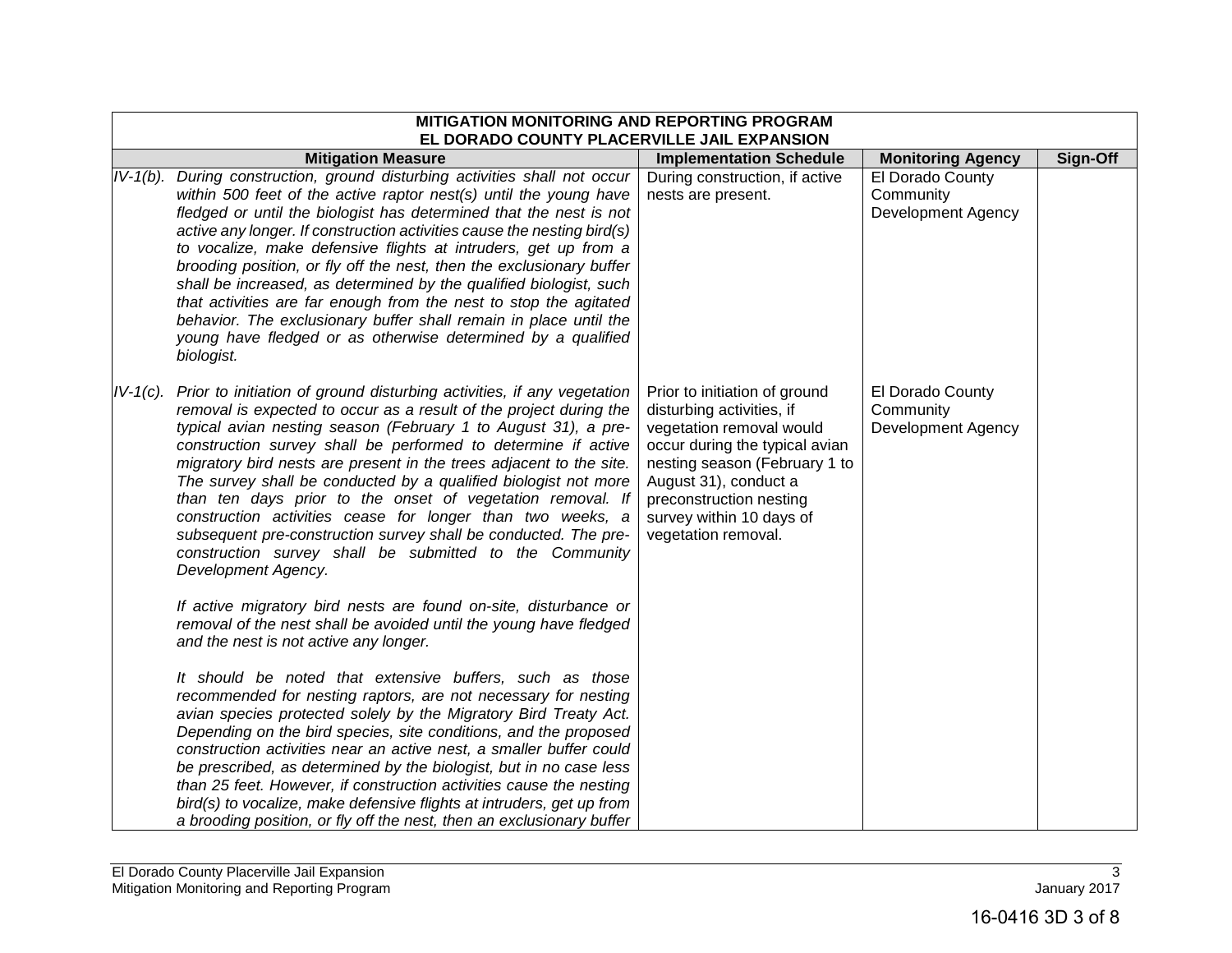|            | <b>MITIGATION MONITORING AND REPORTING PROGRAM</b><br>EL DORADO COUNTY PLACERVILLE JAIL EXPANSION                                                                                                                                                                                                                                                                                                                                                                                                                                                                                                                                                                                                                                                                                                                                                                                                                                                                                                                                                                                                                                                                                                    |                                                                                                                                                                                                                                                                                                                                                                           |                                                            |          |  |
|------------|------------------------------------------------------------------------------------------------------------------------------------------------------------------------------------------------------------------------------------------------------------------------------------------------------------------------------------------------------------------------------------------------------------------------------------------------------------------------------------------------------------------------------------------------------------------------------------------------------------------------------------------------------------------------------------------------------------------------------------------------------------------------------------------------------------------------------------------------------------------------------------------------------------------------------------------------------------------------------------------------------------------------------------------------------------------------------------------------------------------------------------------------------------------------------------------------------|---------------------------------------------------------------------------------------------------------------------------------------------------------------------------------------------------------------------------------------------------------------------------------------------------------------------------------------------------------------------------|------------------------------------------------------------|----------|--|
|            | <b>Mitigation Measure</b>                                                                                                                                                                                                                                                                                                                                                                                                                                                                                                                                                                                                                                                                                                                                                                                                                                                                                                                                                                                                                                                                                                                                                                            | <b>Implementation Schedule</b>                                                                                                                                                                                                                                                                                                                                            | <b>Monitoring Agency</b>                                   | Sign-Off |  |
|            | shall be increased, as determined by the qualified biologist, such<br>that activities are far enough from the nest to stop the agitated<br>behavior. The exclusionary buffer shall remain in place until the<br>chicks have fledged or as otherwise determined by a qualified<br>biologist.                                                                                                                                                                                                                                                                                                                                                                                                                                                                                                                                                                                                                                                                                                                                                                                                                                                                                                          |                                                                                                                                                                                                                                                                                                                                                                           |                                                            |          |  |
|            | Alternatively, vegetation removal could be scheduled to avoid all<br>potential impacts. Vegetation removal conducted between<br>September 1 and January 31 will prevent impacts to nesting birds<br>and unfledged young.                                                                                                                                                                                                                                                                                                                                                                                                                                                                                                                                                                                                                                                                                                                                                                                                                                                                                                                                                                             |                                                                                                                                                                                                                                                                                                                                                                           |                                                            |          |  |
| $IV-2.$    | The following construction policies and guidelines for tree<br>preservation and protection shall be followed during project<br>implementation:<br>The construction drawings shall identify the location of the<br>tree trunk and dripline of all oak trees in the immediate<br>vicinity of the site disturbance area.<br>A protective fence shall be installed around all oak trees<br>adjacent to the disturbance area. The protective fence<br>shall be installed prior to commencement of any<br>construction activity and shall remain in place for the<br>duration of construction.<br>deposition of fill,<br>Grading, excavation,<br>erosion,<br>compaction, and other construction-related activities shall<br>not be permitted within the dripline or at locations which<br>may damage the root system of oak trees.<br>Oil, gas, chemicals, vehicles, construction equipment,<br>machinery, and other construction materials shall not be<br>allowed within the dripline of oak trees.<br>In the event that oak trees are inadvertently damaged such<br>$\bullet$<br>that removal is required, replacement trees shall be<br>planted, as determined by the Community Development<br>Agency. | Prior to approval of<br>construction drawings, the<br>drawings shall identify<br>location of trunks and<br>driplines of all oak trees in<br>immediate vicinity.<br>Prior to initiation of<br>construction, install protective<br>fencing around all oak trees<br>adjacent to the disturbance<br>area.<br>Implement protection<br>measures during project<br>construction. | El Dorado County<br>Community<br><b>Development Agency</b> |          |  |
| $V-1(a)$ . | If any prehistoric artifacts or other indications of archaeological<br>resources are found during grading and construction activities, all<br>work within 100 feet of the find shall cease and the applicant shall<br>retain a qualified archaeologist to evaluate the find(s). If the                                                                                                                                                                                                                                                                                                                                                                                                                                                                                                                                                                                                                                                                                                                                                                                                                                                                                                               | Prior to grading plan<br>approval, the language of this<br>mitigation measure shall be<br>included on the plan.                                                                                                                                                                                                                                                           | El Dorado County<br>Community<br>Development Agency        |          |  |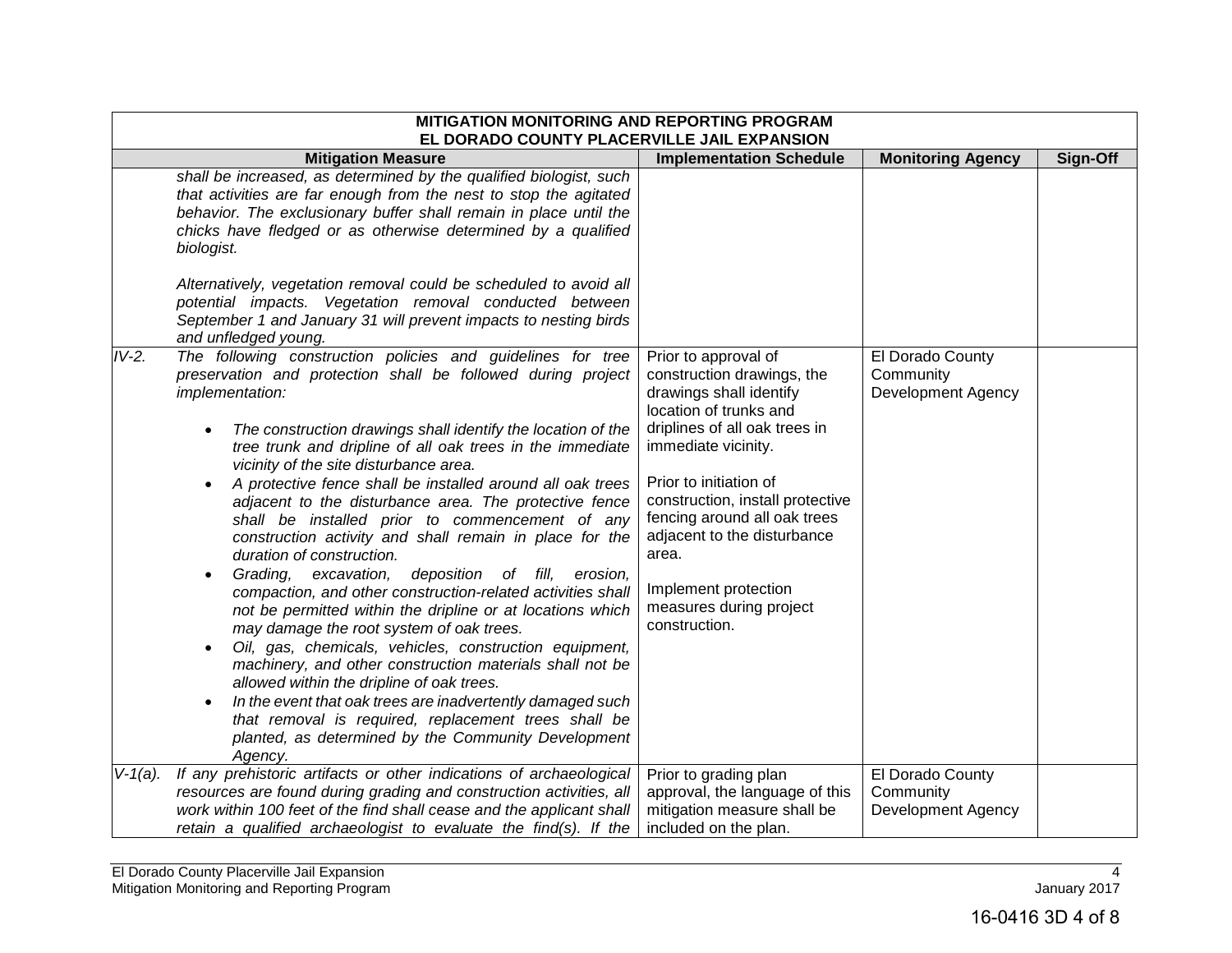|            | MITIGATION MONITORING AND REPORTING PROGRAM<br>EL DORADO COUNTY PLACERVILLE JAIL EXPANSION                                                                                                                                                                                                                                                                                                                                                                                                                                                                                                                                                                                                                                                                                                                                                                                                                                                                                                                                                   |                                                                                                                                                                           |                                                                                                                                        |          |  |
|------------|----------------------------------------------------------------------------------------------------------------------------------------------------------------------------------------------------------------------------------------------------------------------------------------------------------------------------------------------------------------------------------------------------------------------------------------------------------------------------------------------------------------------------------------------------------------------------------------------------------------------------------------------------------------------------------------------------------------------------------------------------------------------------------------------------------------------------------------------------------------------------------------------------------------------------------------------------------------------------------------------------------------------------------------------|---------------------------------------------------------------------------------------------------------------------------------------------------------------------------|----------------------------------------------------------------------------------------------------------------------------------------|----------|--|
|            | <b>Mitigation Measure</b>                                                                                                                                                                                                                                                                                                                                                                                                                                                                                                                                                                                                                                                                                                                                                                                                                                                                                                                                                                                                                    | <b>Implementation Schedule</b>                                                                                                                                            | <b>Monitoring Agency</b>                                                                                                               | Sign-Off |  |
|            | resource is determined to be eligible for inclusion in the California<br>Register of Historical Resources and project impacts cannot be<br>avoided, data recovery shall be undertaken. Pursuant to CEQA<br>Guidelines Section 15126.4(b)(3)(C), a data recovery plan, which<br>makes provisions for adequately recovering the scientifically<br>consequential information from and about the resource, shall be<br>prepared and adopted prior to any excavation being undertaken.<br>Such studies shall be deposited with the California Historical<br>Resources Regional Information Center. Archeological sites<br>known to contain human remains shall be treated in accordance<br>with the provisions of Section 7050.5 Health and Safety Code. If<br>an artifact must be removed during project excavation or testing,<br>curation may be an appropriate mitigation. This language of this<br>mitigation measure shall be included on any future grading plans<br>and utility plans approved by the County for the Jail Expansion site. | During grading and<br>construction activities, if<br>archaeological resources are<br>found.                                                                               |                                                                                                                                        |          |  |
| $V-1(b)$ . | If human remains of Native American origin are discovered during<br>project construction, further disturbance shall not occur within 100<br>feet of the vicinity of the find(s) until the El Dorado County Coroner<br>has made the necessary findings as to origin. (California Health<br>and Safety Code Section 7050.5) Further, pursuant to California<br>Public Resources Code Section 5097.98(b), remains shall be left<br>in place and free from disturbance until a final decision as to the<br>treatment and disposition has been made. If the El Dorado County<br>Coroner determines the remains to be Native American, the Native<br>American Heritage Commission (NAHC) must be contacted within<br>24 hours. The NAHC must then identify the "most likely<br>descendant(s)" (MLD). The landowner shall engage in<br>consultations with the MLD. The MLD will make recommendations<br>concerning the treatment of the remains within 48 hours, as<br>provided in Public Resources Code 5097.98.                                   | During construction, if human<br>remains are discovered.                                                                                                                  | El Dorado County<br>Coroner<br>Native American<br>Heritage Commission,<br>if human remains are<br>determined to be<br>Native American. |          |  |
| $V-2.$     | The project proponent shall submit a copy of the project grading<br>plan to tribes who have requested consultation on this project<br>under Public Resources Code Section 21080.3.1. The grading plan<br>shall set forth the plan and methodology for grading and other<br>excavation activities, including a timeline, grading locations, and<br>other pertinent details including but not limited to, the depth of                                                                                                                                                                                                                                                                                                                                                                                                                                                                                                                                                                                                                         | At least 10 business days<br>prior to project grading, the<br>County shall contact the<br>tribes, who have requested<br>consultation, to notify the<br>tribes of grading. | El Dorado County<br>Community<br><b>Development Agency</b>                                                                             |          |  |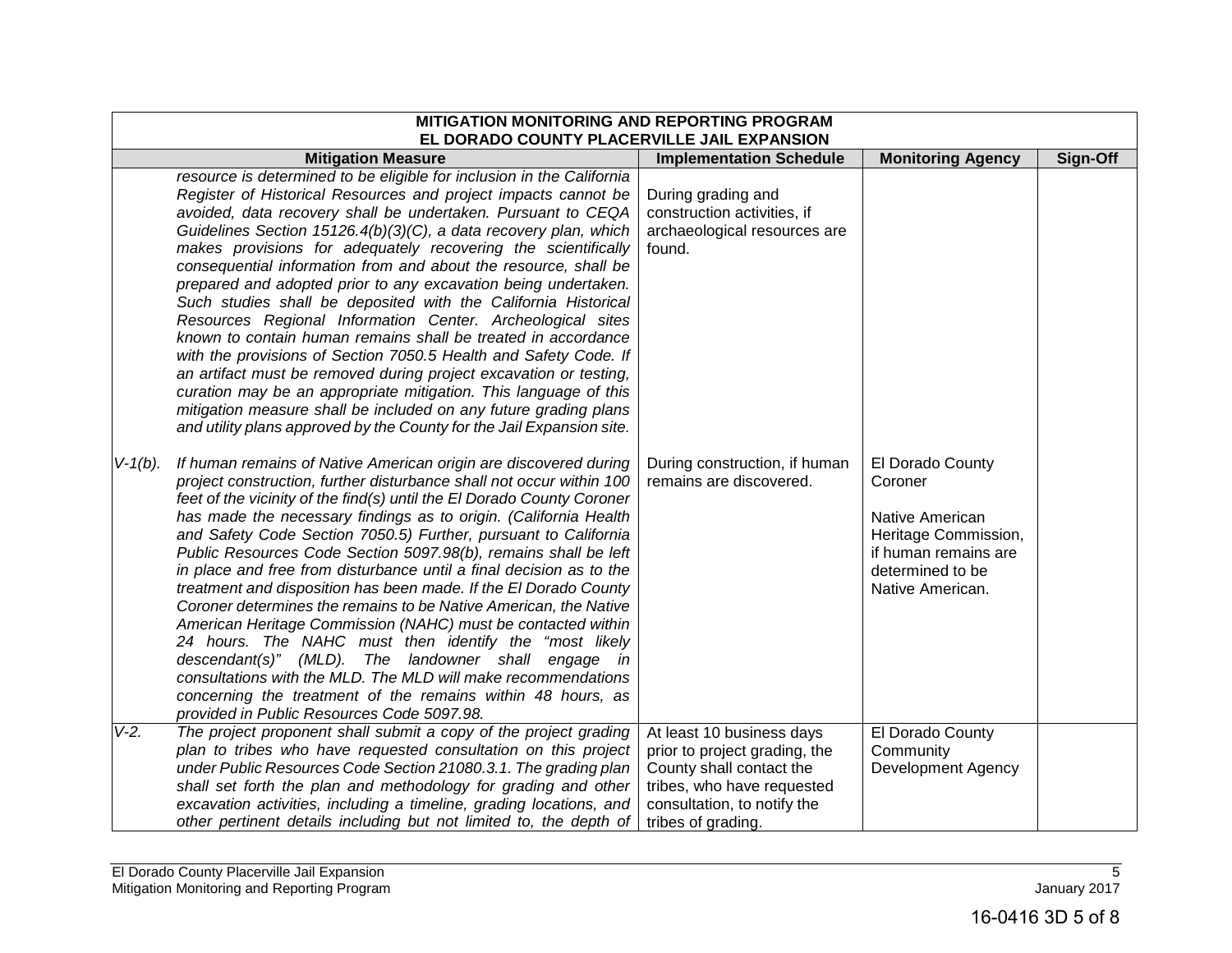|         | MITIGATION MONITORING AND REPORTING PROGRAM<br>EL DORADO COUNTY PLACERVILLE JAIL EXPANSION                                                                                                                                                                                                                                                                                                                                                                                                                                                                                                                                                                                                                                                                                                                                                                    |                                                                                                                    |                                                     |          |
|---------|---------------------------------------------------------------------------------------------------------------------------------------------------------------------------------------------------------------------------------------------------------------------------------------------------------------------------------------------------------------------------------------------------------------------------------------------------------------------------------------------------------------------------------------------------------------------------------------------------------------------------------------------------------------------------------------------------------------------------------------------------------------------------------------------------------------------------------------------------------------|--------------------------------------------------------------------------------------------------------------------|-----------------------------------------------------|----------|
|         | <b>Mitigation Measure</b>                                                                                                                                                                                                                                                                                                                                                                                                                                                                                                                                                                                                                                                                                                                                                                                                                                     | <b>Implementation Schedule</b>                                                                                     | <b>Monitoring Agency</b>                            | Sign-Off |
|         | excavation, types of equipment to be used, etc. At least 10<br>business days prior to project grading, the County shall contact the<br>tribes, who have requested consultation, to notify the tribes of<br>grading. Tribes shall be allowed access to the site for monitoring<br>purposes during ground disturbing activities only, if they so desire.                                                                                                                                                                                                                                                                                                                                                                                                                                                                                                        | Protection measures shall be<br>implemented during<br>construction if tribal cultural<br>resources are discovered. |                                                     |          |
|         | Significance determinations shall be measured in terms of criteria<br>for inclusion on the California Register of Historical Resources<br>(Title 14 CCR, §4852[a]), and the definition of tribal cultural<br>resources set forth in Public Resources Code Section 21074. The<br>evaluation of the tribal cultural resource(s) shall include culturally<br>appropriate temporary and permanent treatment, which may<br>include avoidance of tribal cultural resources, in-place<br>preservation, and/or re-burial on project property so the<br>resource(s) are not subject to further disturbance in perpetuity. Any<br>reburial shall occur at a location predetermined between the<br>landowner and tribe.<br>The landowner shall relinquish ownership of all sacred items, burial<br>goods, and all archaeological artifacts that are found on the project |                                                                                                                    |                                                     |          |
| $VI-1.$ | area to the tribe for proper treatment and disposition.<br>Prior to the issuance of a grading permit, the project applicant shall<br>prepare to the satisfaction of the Community Development Agency,<br>an erosion control plan that utilizes standard construction practices<br>to limit the erosion effects during construction of the proposed                                                                                                                                                                                                                                                                                                                                                                                                                                                                                                            | Prior to grading permit<br>issuance.                                                                               | El Dorado County<br>Community<br>Development Agency |          |
|         | project. Actions should include, but are not limited to, the following:<br>Hydro-seeding;<br>$\bullet$<br>Placement of erosion control measures within drainage<br>ways and ahead of drop inlets;<br>The temporary lining (during construction activities) of drop<br>inlets with "filter fabric";<br>The placement of straw wattles along slope contours;<br>Use of a designated equipment and vehicle "wash-out"<br>location;<br>Use of siltation fences:<br>Use of on-site rock/gravel road at construction access                                                                                                                                                                                                                                                                                                                                         |                                                                                                                    |                                                     |          |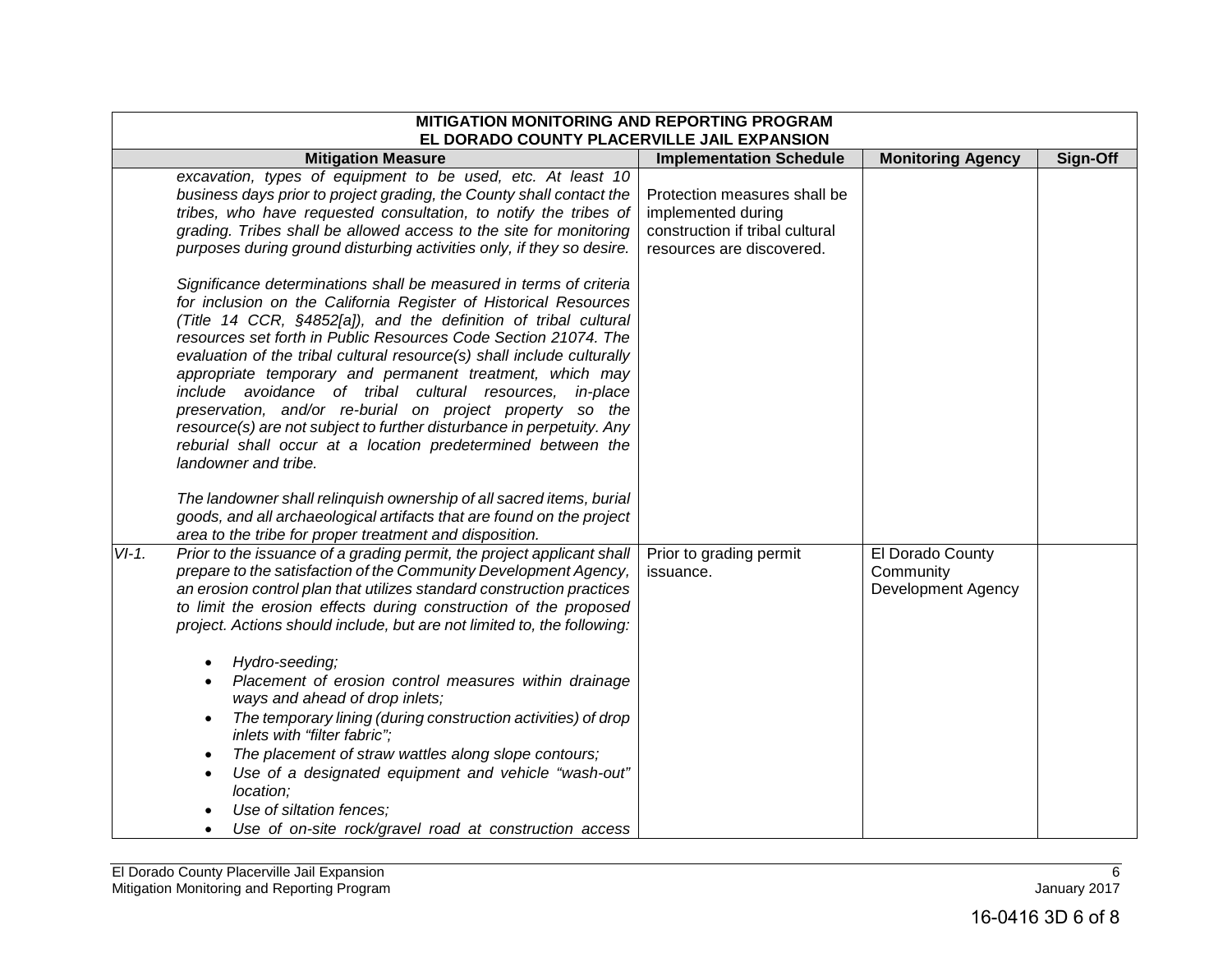|          | <b>MITIGATION MONITORING AND REPORTING PROGRAM</b><br>EL DORADO COUNTY PLACERVILLE JAIL EXPANSION                               |                                                |                               |          |
|----------|---------------------------------------------------------------------------------------------------------------------------------|------------------------------------------------|-------------------------------|----------|
|          | <b>Mitigation Measure</b>                                                                                                       | <b>Implementation Schedule</b>                 | <b>Monitoring Agency</b>      | Sign-Off |
|          | points; and                                                                                                                     |                                                |                               |          |
|          | Use of sediment basins and dust palliatives.                                                                                    |                                                |                               |          |
| $VI-2.$  | Prior to approval of construction drawings and issuance of a                                                                    | Prior to approval of                           | El Dorado County              |          |
|          | building permit, the applicant shall retain a California Registered                                                             | construction drawings and                      | Community                     |          |
|          | Geotechnical Engineer to prepare a design-level geotechnical                                                                    | issuance of a building permit.                 | <b>Development Agency</b>     |          |
|          | report for the proposed project. The report shall address and make                                                              |                                                |                               |          |
|          | recommendations on the following:                                                                                               |                                                |                               |          |
|          | Structural foundations;                                                                                                         |                                                |                               |          |
|          | Grading practices;<br>$\bullet$                                                                                                 |                                                |                               |          |
|          | Erosion/winterization;<br>$\bullet$                                                                                             |                                                |                               |          |
|          | Special problems on the site (liquefaction potential,<br>$\bullet$                                                              |                                                |                               |          |
|          | expansive/unstable soils, etc.); and                                                                                            |                                                |                               |          |
|          | Slope Stability.                                                                                                                |                                                |                               |          |
|          |                                                                                                                                 |                                                |                               |          |
|          | Based upon the above analysis, the report shall identify any                                                                    |                                                |                               |          |
|          | engineering requirements needed to ensure that the proposed                                                                     |                                                |                               |          |
|          | project is properly designed such that improvements would not be                                                                |                                                |                               |          |
|          | adversely affected by geologic hazards. All recommendations                                                                     |                                                |                               |          |
|          | identified in the report shall be shown on the construction drawings                                                            |                                                |                               |          |
|          | prior to their approval by the El Dorado County Community                                                                       |                                                |                               |          |
|          | Development Agency to ensure that all geotechnical                                                                              |                                                |                               |          |
|          | recommendations specified in the report are properly incorporated                                                               |                                                |                               |          |
| $IX-1.$  | and used in the project design.                                                                                                 |                                                |                               |          |
|          | Prior to approval of construction drawings, the Facilities Division<br>shall submit a Post Construction Storm Water Plan to the | Prior to approval of<br>construction drawings. | El Dorado County<br>Community |          |
|          | Community Development Agency. The Plan shall include a site                                                                     |                                                | <b>Development Agency</b>     |          |
|          | plan showing DMAs, proposed impervious surface areas, Site                                                                      |                                                |                               |          |
|          | Design Measures, Source Controls, and Stormwater Treatment                                                                      |                                                |                               |          |
|          | and Baseline Hydromodification Measures that are planned to be                                                                  |                                                |                               |          |
|          | implemented on the site. In addition, the Plan shall include                                                                    |                                                |                               |          |
|          | calculations demonstrating 85th percentile 24-hour storm event                                                                  |                                                |                               |          |
|          | capture and treatment for each DMA.                                                                                             |                                                |                               |          |
| $XII-1.$ | The project contractor shall ensure that construction activities shall                                                          | Prior to grading plan                          | El Dorado County              |          |
|          | be limited to the hours of 7:00 AM to 7:00 PM, Monday through                                                                   | approval, the language of this                 | Community                     |          |
|          | Friday, and 8:00 AM to 5:00 PM, Saturday and Sunday. In addition,                                                               | mitigation measure shall be                    | Development Agency            |          |
|          | construction shall not occur on federally recognized holidays.                                                                  | included on the plan.                          |                               |          |